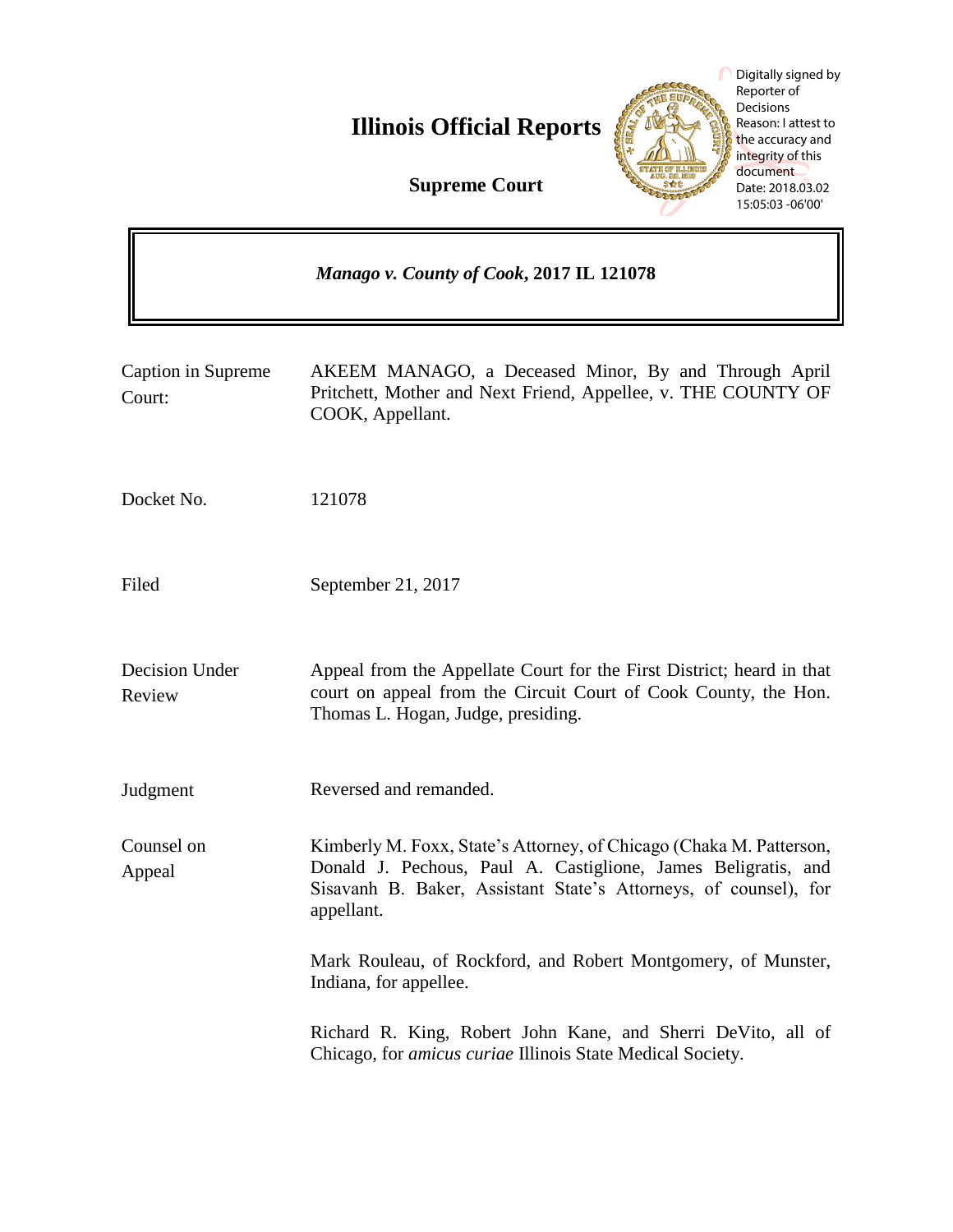Kara L. Jones, of Feirich Mager Green Ryan, and Patrick Brewster, both of Carbondale, for *amicus curiae* Southern Illinois Hospital Services.

Justices JUSTICE KILBRIDE delivered the judgment of the court, with opinion.

Chief Justice Karmeier and Justices Freeman, Thomas, Garman, Burke, and Theis concurred in the judgment and opinion.

## **OPINION**

¶ 1 The minor plaintiff in this case was injured while riding on the roof of an elevator owned by the Chicago Housing Authority. The public hospital that treated the minor obtained a health care lien on any damage recovery pursuant to the Health Care Services Lien Act (Lien Act) (770 ILCS 23/1 *et seq.* (West 2012)). On the minor's motion, the trial court extinguished the hospital's lien. Cook County appealed on behalf of the hospital. The appellate court ultimately affirmed the trial court's ruling, and Cook County (the County) filed the instant appeal. After applying our rules of statutory construction and examining the Lien Act in light of the Rights of Married Persons Act (Family Expense Act) (750 ILCS 65/15 (West 2012)), we reverse the judgment of the appellate court.

## ¶ 2 I. BACKGROUND

¶ 3 Akeem Manago was 12 years old when he was treated at John H. Stroger, Jr., Hospital of Cook County in 2005 for injuries sustained while he was "elevator surfing" on the roof of an elevator owned and operated by the Chicago Housing Authority. Through his mother and next friend, April Pritchett, the minor filed a negligence claim in the Cook County circuit court against the Chicago Housing Authority, H.J. Russell & Company, and A.N.B. Elevator Services, Inc. The complaint that appears to have been litigated and is currently before this court, however, is the minor's second amended complaint. That complaint sought damages for the minor's personal injuries and included an allegation that his mother had "expended and incurred obligations for medical expenses and care and will in the future expend and incur such further obligations" but did not include a claim for those expenses. During the pendency of the case, the minor turned 18, and the court granted the defendants' motion to amend the case caption to show the plaintiffs as "Akeem Manago and April Pritchett." No changes were made to the second amended complaint, however.<sup>1</sup> The County filed a notice of lien pursuant to the

 $\overline{a}$ 

<sup>&</sup>lt;sup>1</sup>The plaintiffs' failure to modify the complaint is but one of the numerous procedural anomalies present in this case, as noted in the appellate court decision. 2016 IL App (1st) 121365. The record on appeal is also far from complete. Our review of the portion of the record that was filed reveals a number of other procedural eccentricities. For example, no record exists of any hearing on the hospital's lien filing, although the minor objected to that filing. The transcript of that hearing, if any, is likely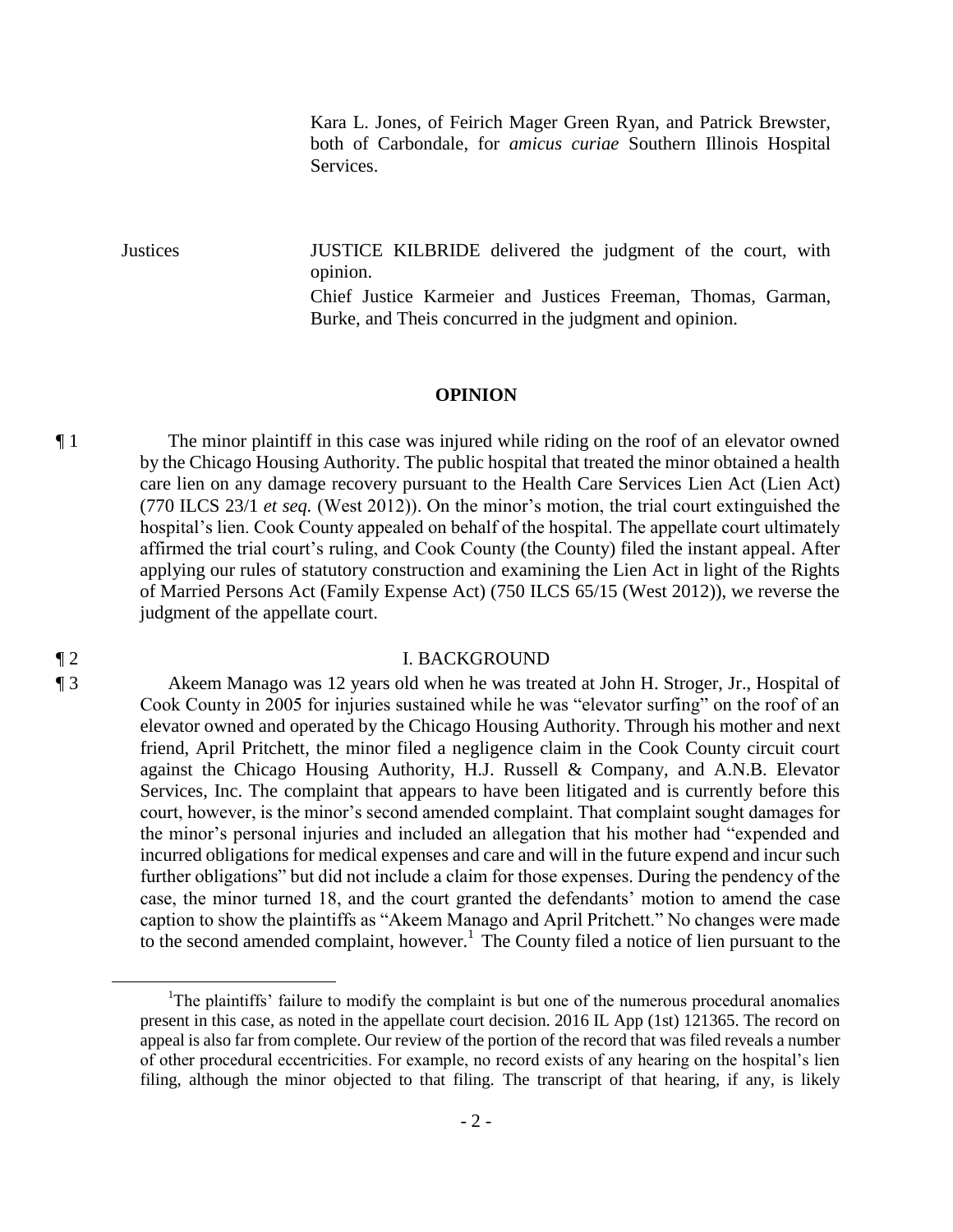Lien Act (770 ILCS 23/1 *et seq.* (West 2012)) in 2009 on behalf of the hospital for the minor's unpaid medical bills, totaling \$79,572.53.

¶ 4 Following a bench trial in 2011, the trial court declined to award any medical expenses, citing Pritchett's failure to prove she was obliged to pay the hospital bill. The plaintiff was awarded \$400,000: \$250,000 for scarring, \$75,000 for pain and suffering, and \$75,000 for loss of normal life. His award was reduced to \$250,000 after he was found 50% liable. Later, the trial court corrected its arithmetic error, making the final award \$200,000. After trial, the trial court granted the plaintiff's motion to strike, dismiss, and extinguish the hospital's lien, and the County filed a timely notice of appeal from that ruling. The plaintiff did not, however, appeal the trial court's failure to award damages for his medical expenses or file a timely appellate brief before the appellate court's initial judgment was entered in the County's appeal (*Manago I*).

¶ 5 In *Manago I*, a majority of the appellate court found the cases cited by the plaintiff in the circuit court were inapposite because they either rejected insurers' subrogation liens against minors or merely held parents liable for their children's medical expenses under section 15 of the Family Expense Act (750 ILCS 65/15 (West 2012)). Instead, the majority decided to reinstate the hospital's lien and remand for further proceedings based on *In re Estate of Cooper*, 125 Ill. 2d 363 (1988), and *In re Estate of Enloe*, 109 Ill. App. 3d 1089 (1982). Justice Gordon filed a dissent arguing that the opinion conflicted with established Illinois case law and public policy.

¶ 6 The plaintiff filed a motion for reconsideration and, for the first time, submitted written briefs.<sup>2</sup> The appellate court granted the motion, set a supplemental briefing schedule, and heard oral argument. Later, the court withdrew its prior opinion and reversed course in *Manago II* (2016 IL App (1st) 121365), affirming the trial court's decision to strike, dismiss, and extinguish the hospital's statutory lien. The majority concluded the lien was invalid because (1) Pritchett did not assign her cause of action for medical expenses to her son even though, pursuant to the Family Expense Act, that action belonged solely to the minor's parents, and (2) under the Lien Act, liens may attach only to recoveries for medical expenses, and here no medical expenses were awarded. The opinion also noted the "tension" between the Lien Act and the Family Expense Act because, despite sharing the common purpose of protecting creditors, they offered widely differing remedies. 2016 IL App (1st) 121365, ¶ 37. The appellate court also distinguished *Enloe*, a case it relied on in *Manago I*, and instead applied case law it had previously rejected. 2016 IL App (1st) 121365, ¶¶ 33-37, 47.

¶ 7 Justice Gordon filed a special concurrence that acknowledged a conflict between the majority's reading of the Lien Act and its plain statutory language. 2016 IL App (1st) 121365, ¶¶ 54-60 (Gordon, J., specially concurring). Justice Lampkin dissented, arguing that both the breadth of the legislature's plain and unambiguous language and the absence of any express limitation in the Lien Act in cases involving minors necessarily lead to the conclusion that the

 $\overline{a}$ 

contained in one of the three transcript volumes not before this court. Fortunately, we need not address any of those matters further because they are not included in the parties' arguments and do not appear to alter our analysis of the issues directly raised in this appeal.

<sup>&</sup>lt;sup>2</sup>On January 27, 2015, the appellate court granted Pritchett's "motion to suggest the death of" her son due to causes unrelated to this case and to appoint her special administrator of his estate for purposes of this appeal.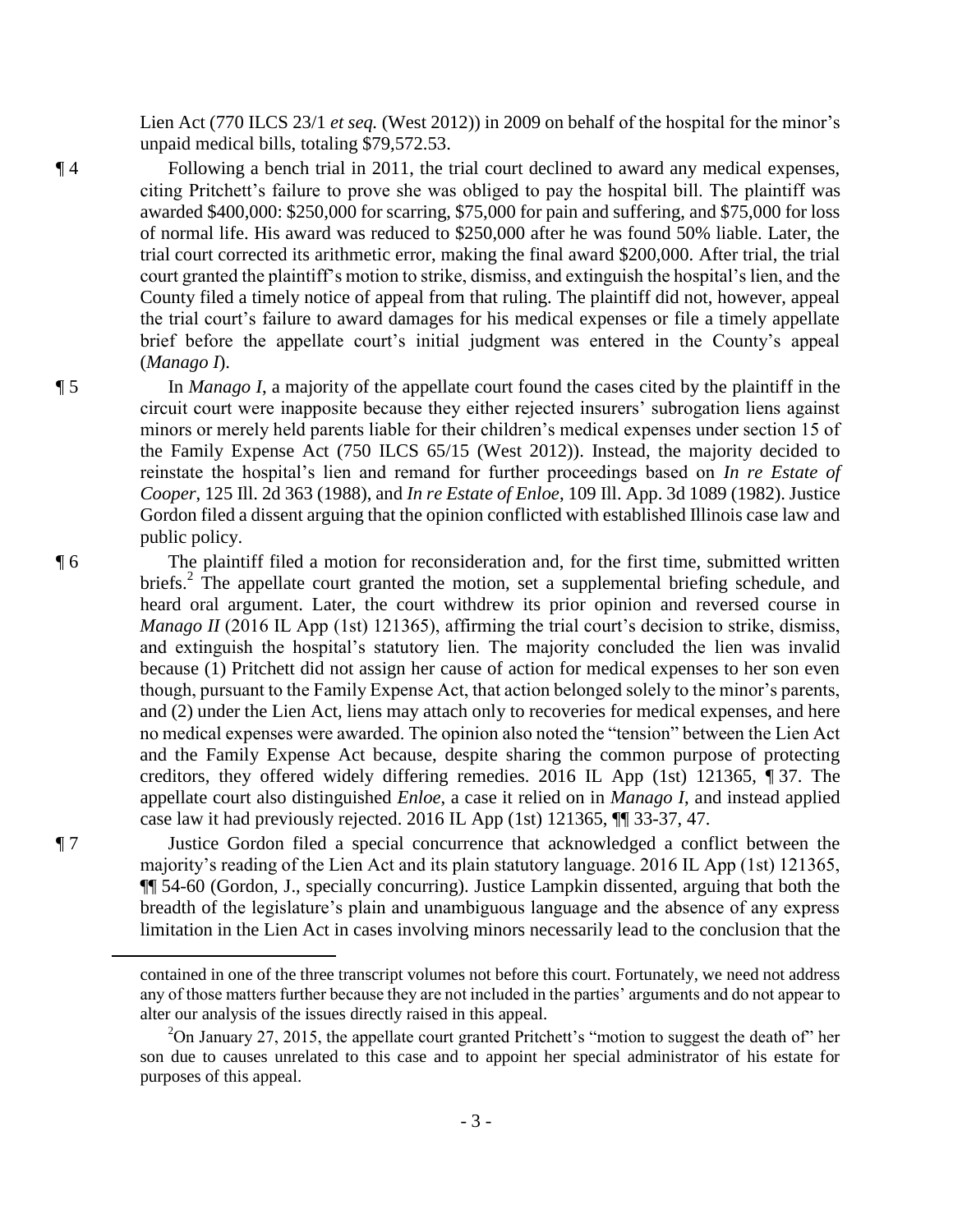Lien Act and the Family Expense Act provided alternative, not conflicting, remedies to hospitals seeking reimbursement for unpaid medical expenses. 2016 IL App (1st) 121365, ¶¶ 70-74 (Lampkin, J., dissenting).

¶ 8 This court allowed the County's petition for leave to appeal on behalf of the hospital pursuant to Illinois Supreme Court Rule 315(a) (eff. Jan. 1, 2015) and permitted Southern Illinois Hospital Services and the Illinois State Medical Society to file *amicus curiae* briefs in support of the County (Ill. S. Ct. R. 345 (eff. Sept. 20, 2010)).

## ¶ 9 II. ANALYSIS

- ¶ 10 The disposition of this appeal hinges on our construction of the Lien Act (770 ILCS 23/1 *et seq.* (West 2012)) in light of the Family Expense Act (750 ILCS 65/15 (West 2012)). Because the construction of a statute presents a question of law, we review the underlying judgment *de novo*. In construing a statute, our goal is to effectuate the intent of the legislature, with the plain and unambiguous language enacted providing the most reliable indicator of that intent. Whenever possible, courts must enforce clear and unambiguous statutory language as written, without reading in unstated exceptions, conditions, or limitations. *People ex rel. Glasgow v. Carlson*, 2016 IL 120544,  $\P\P$  16-17. Before we construe the statutes at issue here, however, we first consider a claim that is referenced throughout the plaintiff's argument.
- ¶ 11 The plaintiff asserts that this court must consider the "competing and conflicting public policies involved in the resolution of this case." The essence of his contention is the alleged unfairness of subjecting a minor's tort recovery to a health care provider's lien for the minor's medical expenses even though the minor is barred from obtaining those damages from the tortfeasor. He also contends that allowing the lien in this case would undermine courts' duties to protect the interests of minors and to provide full and fair compensation for tortious injuries. An examination of the merits of those arguments requires us to identify and weigh the public policies behind both the Lien Act and the Family Expense Act.
- ¶ 12 We have long recognized that the Lien Act was enacted "to promote the health, safety, comfort, or well-being of the community" by providing medical care for the poor, thus reducing the financial burden on hospitals treating accident victims unable to pay for their own care and treatment. *In re Estate of Cooper*, 125 Ill. 2d at 368-69. In contrast, the Family Expense Act codifies the common-law rule making parents liable for the expenses of their minor children. *Clark v. Children's Memorial Hospital*, 2011 IL 108656, ¶ 51. Although, as the plaintiff contends, both statutes undoubtedly inure to the benefit of creditors, their underlying public policy objectives are plainly quite distinct.
- ¶ 13 The legislative concerns that led to the enactment of the Lien Act and the Family Expenses Act are long-standing and diverse. This court is not tasked with evaluating and setting public policy, however (*Clark*, 2011 IL 108656, ¶ 79); that job is reserved for our duly elected legislature (*Blumenthal v. Brewer*, 2016 IL 118781, ¶ 80). Indeed, we lack any objective standards or procedures to assist us in weighing the relative merits of such widely divergent public policy interests. The legislature alone possesses the necessary investigative and fact-finding abilities. *Blumenthal*, 2016 IL 118781, ¶ 77.
- ¶ 14 Our duty in this case is properly limited to determining the intent of the legislature based on the plain and unambiguous statutory language and construing the relevant statutes consistent with that intent. *Carlson*, 2016 IL 120544, ¶ 17. If we do not adhere to that limitation, we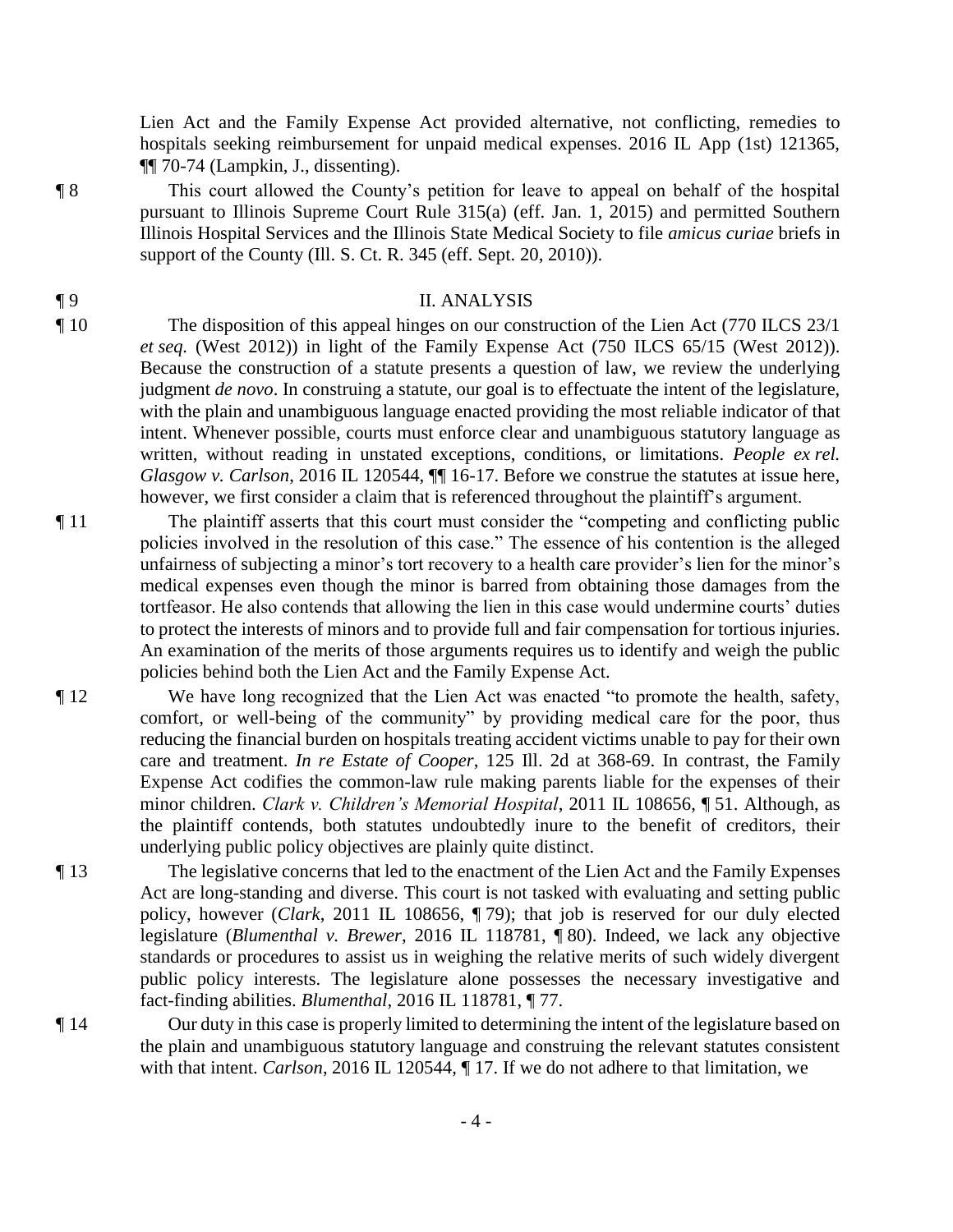" 'run[ ] the risk of implementing [our] own notions of optimal public policy and effectively becoming a legislature. Interpreting legislation to mean something other than what it clearly says is a measure of last resort, to avoid "great injustice" or an outcome that could be characterized, without exaggeration, as an absurdity and an utter frustration of the apparent purpose of the legislation.' " *Illinois State Treasurer v. Illinois Workers' Compensation Comm'n*, 2015 IL 117418, ¶ 39 (quoting *Dusthimer v. Board of Trustees of the University of Illinois*, 368 Ill. App. 3d 159, 168-69 (2006)).

Applying the plain and unambiguous statutory language here neither creates a great injustice or clear absurdity nor utterly frustrates the legislature's intent. Therefore, we decline the invitation to look outside the plain and unambiguous statutory language to weigh the merits of the allegedly competing public policy interests underlying the Lien Act and the Family Expense Act. Instead, we will construe the statutory provisions at issue by strictly adhering to our well-established rules of construction.<sup>3</sup>

¶ 15 In relevant part, section 10 of the Lien Act provides that

"(a) [e]very \*\*\* health care provider that renders any service in the treatment, care, or maintenance of an injured person \*\*\* shall have a lien upon all claims and causes of action of the injured person for the amount of the \*\*\* health care provider's reasonable charges up to the date of payment of damages to the injured person. The total amount of all liens under this Act, however, shall not exceed 40% of the verdict, judgment, award, settlement, or compromise secured by or on behalf of the injured person on his or her claim or right of action.

\*\*\*

 (c) \*\*\* The statutory limitations under this Section may be waived or otherwise reduced only by the lienholder. No individual licensed category of health care professional \*\*\* or health care provider \*\*\*, however, may receive more than one-third of the verdict, judgment, award, settlement, or compromise secured by or on behalf of the injured person on his or her claim or right of action. If the total amount of all liens under this Act meets or exceeds 40% of the verdict, judgment, award, settlement, or compromise, then:

 (1) all the liens of health care professionals shall not exceed 20% of the verdict, judgment, award, settlement, or compromise; and

 (2) all the liens of health care providers shall not exceed 20% of the verdict, judgment, award, settlement, or compromise;

\*\*\*

 $\overline{a}$ 

 If the total amount of all liens under this Act meets or exceeds 40% of the verdict, judgment, award, settlement, or compromise, the total amount of all the liens \*\*\* under the Attorneys Lien Act shall not exceed 30% of the verdict, judgment, award, settlement, or compromise." 770 ILCS 23/10 (West 2012).

Section 20 of the Lien Act states:

 ${}^{3}$ If, however, our construction of the relevant statutory language does not comport with the legislature's original intent, we encourage it to use its policy-making authority to consider an amendment to the Lien Act.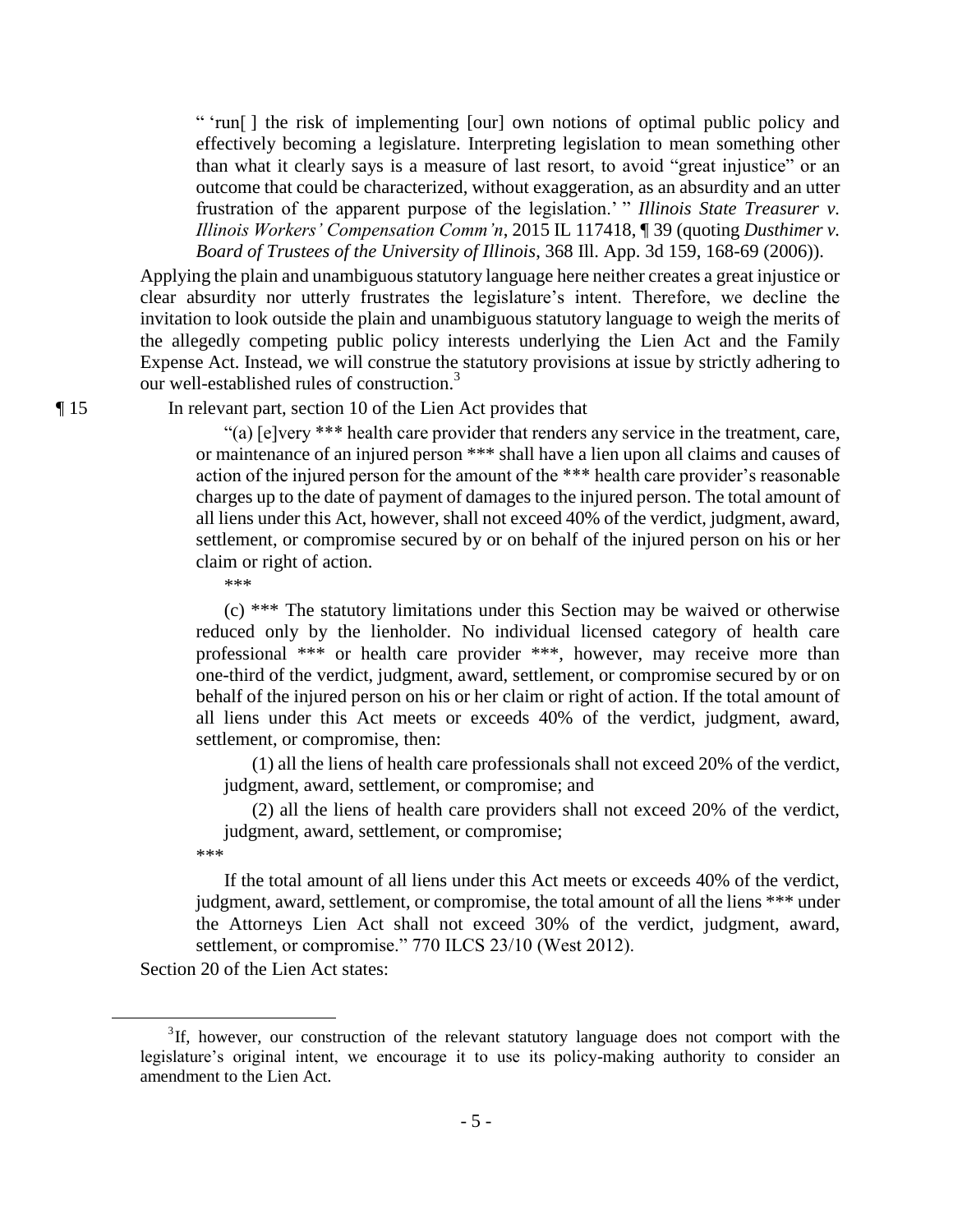"The lien of a \*\*\* health care provider under this Act shall, from and after the time of the service of the lien notice, attach to any verdict, judgment, award, settlement, or compromise secured by or on behalf of the injured person. If the verdict, judgment, award, settlement, or compromise is to be paid over time by means of an annuity or otherwise, any lien under this Act shall be satisfied \*\*\* before the establishment of the annuity or other extended payment mechanism." 770 ILCS 23/20 (West 2012).

Finally, the relevant portion of the Family Expense Act provides that

"[t]he expenses of the family and of the education of the children shall be chargeable upon the property of both husband and wife, or of either of them, in favor of creditors therefor, and in relation thereto they may be sued jointly or separately." 750 ILCS 65/15(a)(1) (West 2012).

- ¶ 16 In *Manago II*, the appellate court examined the interaction between the Lien Act and the Family Expense Act. Because the obligation to pay medical expenses pursuant to the Family Expense Act is imposed only on an injured minor's parent, the court interpreted the Lien Act's use of the term "injured person" to refer to either the injured minor or the child's parent. 2016 IL App (1st) 121365, ¶ 37. Without the assignment of a parent's cause of action for medical expenses, an injured minor's damage award could not be subject to a health care lien. 2016 IL App (1st) 121365, ¶ 51. The appellate court also concluded that a health care lien applies only to recoveries for medical expenses because it attaches to " 'all claims and causes of action of the injured person' " only " 'for the amount of the \*\*\* health care provider's reasonable charges up to the date of payment of damages to the injured person.' " 2016 IL App (1st) 121365, ¶ 48 (quoting 770 ILCS 23/10(a) (West 2004)). Because no medical expenses were awarded here, the court held that "there can be no lien." 2016 IL App (1st) 121365, ¶ 48. The plaintiff reiterates those arguments before this court.
- ¶ 17 The County counters that the appellate court's attempt to harmonize the Lien Act and the Family Expense Act violates our rules of statutory construction by improperly adding conditions and exceptions to the Lien Act's clear and unambiguous terms and relies on irrelevant case law. We agree.
- ¶ 18 The Lien Act states that a hospital "shall have a lien upon *all claims and causes of action of the injured person*" and that the lien "shall \*\*\* attach to *any verdict, judgment, award, settlement, or compromise secured by or on behalf of the injured person*." (Emphases added.) 770 ILCS 23/10(a), 20 (West 2012). The language used is plain, unambiguous, and expansive. Contrary to the appellate court's conclusion, the age of the injured person is not a factor in determining whether a lien attaches. Instead, the statute creates "a type of property interest in *any assets constituting the [plaintiff's] recovery*, because a lien is a property interest." (Emphasis added.) *In re Estate of Cooper*, 125 Ill. 2d at 369.
- ¶ 19 The pool of resources subject to attachment is, in turn, broadly and repeatedly defined to include any "verdict, judgment, award, settlement, or compromise secured by or on the behalf of the injured person." 770 ILCS 23/10, 20 (West 2012). Indeed, "every time the legislature sets forth a percentage limitation in section 10, it refers back to and requires the calculation be based on the 'verdict, judgment, award, settlement or compromise.' No mention is made of a deduction of any kind." *McVey v. M.L.K. Enterprises, LLC*, 2015 IL 118143, ¶ 14 (quoting 770 ILCS 23/10(c) (West 2012)). The limitations added by the appellate court clearly conflict with the plain statutory language enacted.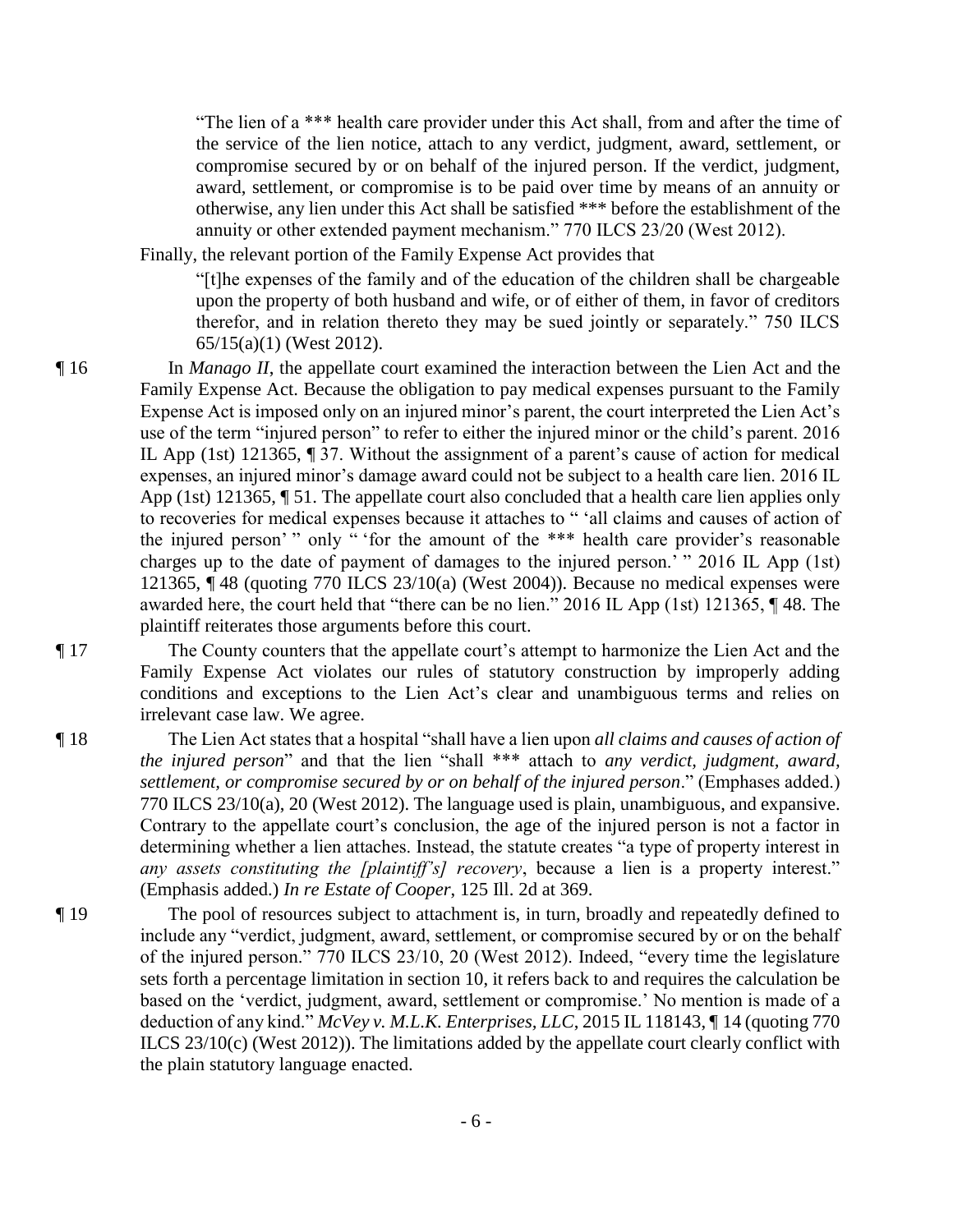- ¶ 20 This is not the first time we have refused to read limiting language into the Lien Act. In *McVey*, the trial court did not deduct an injured plaintiff's attorney fees and costs before calculating the hospital's lien after analyzing the plain language of the Lien Act and this court's decision in *Wendling v. Southern Illinois Hospital Services*, 242 Ill. 2d 261 (2011). The appellate court reversed, relying on prior appellate case law holding that, to ensure the plaintiff received the mandated 30% of the final judgment, the health care lien applied only to the net sum after deducting attorney fees and costs. *McVey*, 2015 IL 118143, ¶¶ 6-7.
- 

¶ 21 After closely examining the plain language of the Lien Act, this court reversed the appellate judgment, concluding that "no express language in section 10 \*\*\* would allow the calculation of a health care lien to be based upon the total 'verdict, judgment, award, settlement or compromise' less attorney fees and costs." *McVey*, 2015 IL 118143, ¶ 14. Without any statutory basis for a preliminary deduction, we rejected the appellate court's decision to read an unexpressed limitation into the Lien Act's unambiguous language. *McVey*, 2015 IL 118143, ¶ 19.

¶ 22 Just as the Lien Act does not hint at any preliminary deduction for attorney fees and costs, it also does not suggest that the "verdict, judgment, award, settlement, or compromise" belonging to a minor cannot be subject to attachment. Similarly, it does not condition the availability of a lien on an award of medical expenses. The plaintiff cites no evidence suggesting that the omission of either condition was mere legislative oversight. If the legislature intended to create either restriction, it could have readily done so. The inclusion of a provision making the lienholder the *only* entity able to "waive[ ] or otherwise reduce[ ]" the statute's express limitations further refutes any claim that the legislature intended to create additional limitations on the application of the lien. 770 ILCS 23/10(c) (West 2012); see also *McVey*, 2015 IL 118143, ¶ 14 (noting that "[t]he [Lien] Act further provides that '[t]he statutory limitations under this Section may be waived or otherwise reduced *only by the lienholder*,' which did not occur here" (emphasis in original) (quoting 770 ILCS 23/10(c) (West 2012))).

- ¶ 23 Consistent with our analysis in *McVey*, we conclude the plain and unambiguous language of the Lien Act controls the outcome of this appeal. Nothing in that language precludes a lien from attaching to a damage award recovered by or on behalf of an injured minor or limits the lien's potential funding sources to sums earmarked for medical expenses.
- ¶ 24 In reaching the contrary conclusion in *Manago II*, the appellate court erred by adding new conditions and limitations to the Lien Act's plain and unambiguous language in its attempt to harmonize the two statutes. Nothing in the statutes, however, requires the introduction of new terms to read them "in harmony." See 2016 IL App (1st) 121365, ¶ 39 (stating "[h]ere, we look at the [Lien] Act and the family expenses statute in harmony so that the goal of the legislature can be accomplished"). Contrary to the appellate court's conclusion, the terms of the two statutes do not conflict. The plain statutory language of each may be applied independently to effectuate the clear intent of the legislature. The addition of new conditions to create consistency is both unwise and unnecessary because the statutes were never inconsistent.
- ¶ 25 Nonetheless, the plaintiff contends a health care lien cannot attach to a minor's tort recovery in the absence of an assignment of the parent's cause of action for medical expenses owed under the Family Expense Act because the obligation to pay a child's medical expenses belongs solely to the parent. In support, he cites the decisions in *Graul v. Adrian*, 32 Ill. 2d 345,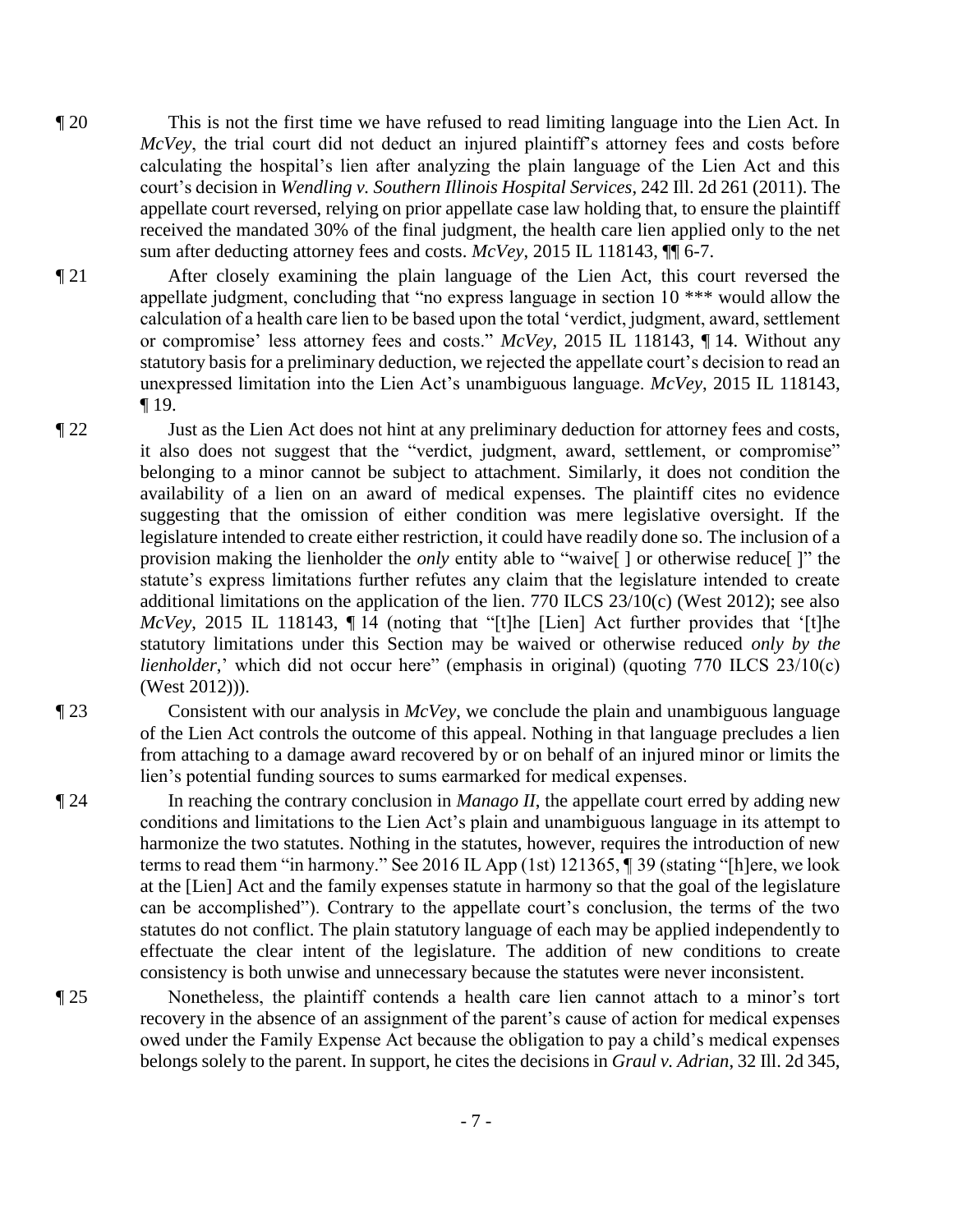347 (1965), *Bibby v. Meyer*, 60 Ill. App. 2d 156, 163 (1965), and *Kennedy v. Kiss*, 89 Ill. App. 3d 890, 894 (1980). The plaintiff's reliance on those decisions is misplaced, however, as a brief examination of each of those cases shows.

¶ 26 In *Graul*, a father filed a two-count complaint, seeking damages for his son's wrongful death as the administrator of his son's estate in one count and recovery for his son's associated medical and funeral expenses in the father's individual capacity in the other. The father appealed the dismissal of his individual cause of action, and the appellate court reversed and reinstated that count. The defendant appealed to this court, where "[t]he sole question presented \*\*\* [was] whether a parent may recover, in a separate action, medical and funeral expenses incurred by him for a child whose death occurs as the result of the wrongful act of a third party." *Graul*, 32 Ill. 2d at 346. In affirming the appellate court's reinstatement of the father's individual cause of action, we relied on language in the Family Expense Act making parents liable for the medical and funeral expenses of their minor children. We concluded that reinstating the father's count for those expenses was consistent with the fundamental negligence principle that tortfeasors should bear the burden of paying any damages caused by their negligent acts. *Graul*, 32 Ill. 2d at 347-48.

¶ 27 The appellate court decided *Bibby* shortly after our decision in *Graul*. In *Bibby*, the minor plaintiff was injured when his mother's car was struck by the defendant's car. In a settlement agreement, both the minor and his mother released the defendant from all liability. While that settlement was pending approval in the probate court, however, the minor filed a separate tort complaint. In that complaint, he attempted to plead and prove the medical expenses incurred due to his injuries. Because the defendant did not contest the plaintiff's right to seek a recovery for his injuries, the trial court addressed the merits of the minor's medical expense claim. The trial court found that the claim rightfully belonged to the minor's mother and refused to admit the minor's medical expense evidence because the mother's release bound the minor as well. The minor appealed. *Bibby*, 60 Ill. App. 2d at 157-58. Relying on *Graul*, the appellate court affirmed, barring the minor from attempting to show his medical expenses because that claim belonged exclusively to his mother and she had already released the defendant from all liability. *Bibby*, 60 Ill. App. 2d at 163.

¶ 28 More recently, the minor in *Kennedy* recovered damages for medical expenses resulting from injuries suffered when she was struck by the defendant's car while crossing a busy highway alone. On appeal, the defendant argued that the child needed to allege and prove her parents' lack of contributory negligence because they had assigned their right to recover for her medical expenses to her. *Kennedy*, 89 Ill. App. 3d at 891-92, 894. Noting that a parent's right to recover a minor child's medical expenses is based on the parent's payment obligation, the appellate court agreed with the defendant. Reversing and remanding the cause of action for a new trial, the court explained that a minor who has been assigned a parent's cause of action remains subject to any defense that could have been raised against the parent, including contributory negligence. *Kennedy*, 89 Ill. App. 3d at 894-95 (citing *Bibby*, 60 Ill. App. 2d 156).

¶ 29 After reviewing the decisions in *Graul*, *Bibby*, and *Kennedy*, we conclude that those factual scenarios and legal questions are unlike the ones currently before us. *Graul* held that a parent could seek recovery for a deceased child's medical and funeral expenses based on the parental liability created in the Family Expense Act. Here, however, that fundamental proposition is not at issue. Although it is undoubtedly true that, absent an assignment of rights, parents have the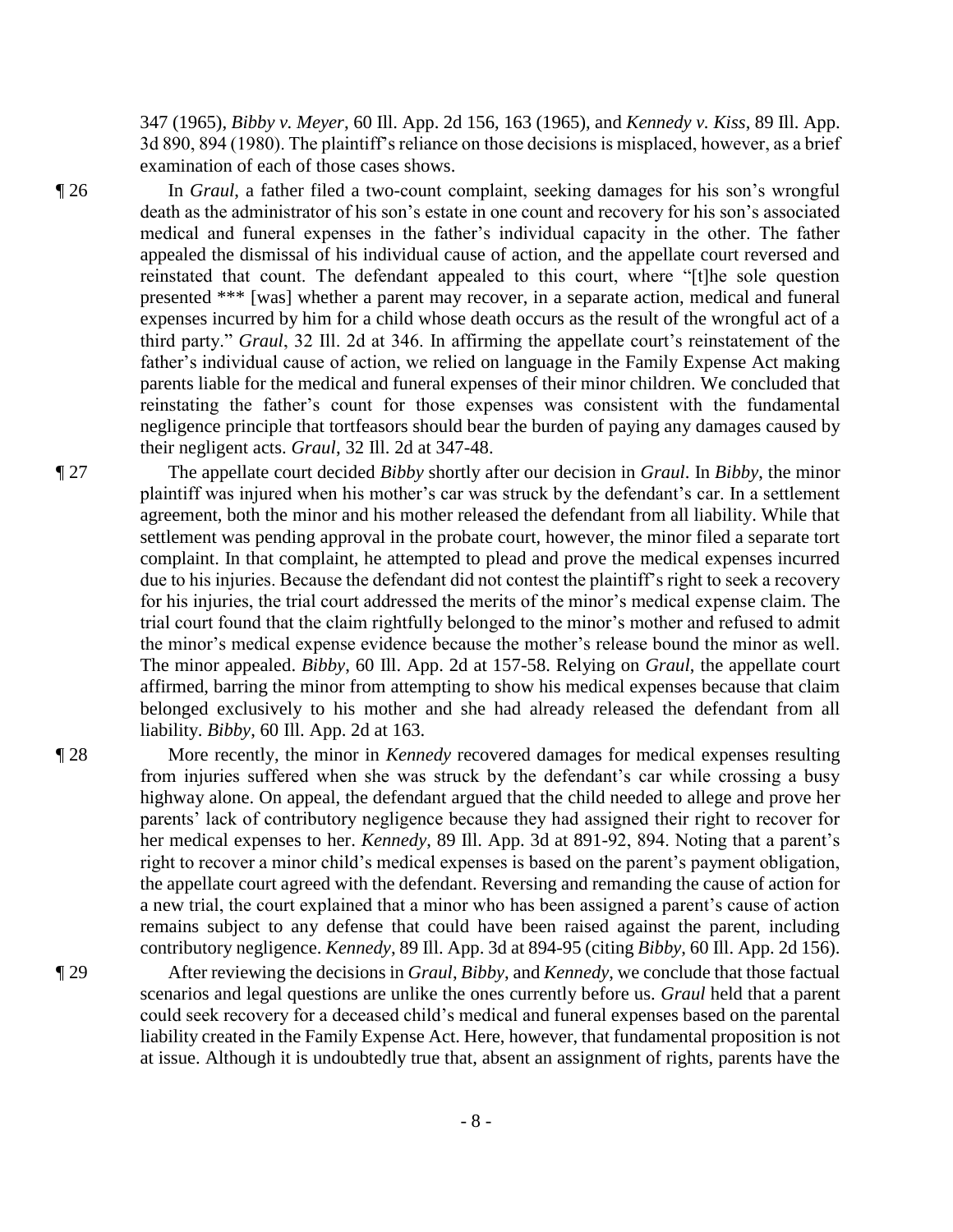exclusive right to seek recovery from a tortfeasor for their minor children's medical expenses, that conclusion does not affect the critical question here: whether, in the absence of a parental assignment, a statutory health care lien may attach to a minor's tort recovery where that recovery does not explicitly include expenses for the minor's medical care and treatment.

¶ 30 The decisions in *Bibby* and *Kennedy* shed light on a question that grew out of our analysis in *Graul*: how does a parent's assignment of the exclusive right to seek recovery for medical expenses impact the child's original tort action? Those decisions stand for the unsurprising proposition that if an assignment of rights has been made, the minor-assignee steps into the shoes of the parent-assignor, thereby becoming subject to the same limitations and conditions that the parent would have faced. Here, however, no assignment of rights was ever made, and the legal issue addresses the propriety of a third party's claim on the minor's postjudgment recovery, not the underlying tort action. *Graul*, *Bibby*, and *Kennedy* fail to provide us with any additional guidance in construing the interplay between the Lien Act and the Family Expense Act in this case.

¶ 31 The plaintiff also raises several subrogation lien cases cited by the appellate court in *Manago II*. Those cases relied on *Graul* to bar the enforcement of an insurer's subrogation lien against the recovery obtained by a minor's estate. 2016 IL App (1st) 121365, ¶ 35 (citing *Estate of Aimone v. State of Illinois Health Benefit Plan/Equicor*, 248 Ill. App. 3d 882, 883-84 (1993), *Kelleher v. Hood*, 238 Ill. App. 3d 842, 849 (1992), *In re Estate of Hammond*, 141 Ill. App. 3d 963, 965 (1986), and *Estate of Woodring v. Liberty Mutual Fire Insurance Co.*, 71 Ill. App. 3d 158, 160 (1979)). Before this court, the plaintiff asserts that "the underpinnings of those cases \*\*\* was the rule that minors are not liable for their medical bills \*\*\*. That basic premise exists regardless of the fact scenario in which it is applied, and that premise is dispositive here." We disagree with the ultimate conclusion drawn by the plaintiff for the same reason we decline to apply that rationale from *Graul*, *Bibby*, and *Kennedy*. We also note that the outcome in subrogation cases necessarily depends on the wording of the specific contractual provisions at issue, while the language of the Lien Act is unwavering and differs significantly from those types of provisions. In fact, one of the cases cited by the plaintiff (*Enloe*, 109 Ill. App. 3d 1089) distinguished subrogation cases from a Lien Act case for that very reason. *Aimone*, 248 Ill. App. 3d at 884.

¶ 32 In *Enloe*, a newborn was hospitalized for injuries she sustained as a passenger in a pickup truck that rolled over. While her father sought approval of the minor's settlement agreement with the owner of the truck, the treating hospital requested a lien under the Lien Act. The trial court approved the settlement but declined to consider the lien's validity. *Enloe*, 109 Ill. App. 3d at 1090. On appeal, the minor argued that the lien could not be applied to her recovery because, under the Family Expense Act, her parents were solely responsible for paying her medical expenses. The appellate court rejected that argument and concluded instead that the Lien Act and the Family Expense Act offered alternative remedies for creditors. The court explained that if the Family Expense Act were intended to be a creditor's only remedy, then it would have expressly stated that the minor's expenses "shall be charged" to the parents rather than making them merely "chargeable" to the parents. *Enloe*, 109 Ill. App. 3d at 1091-92.

¶ 33 Because it is consistent with our well-established rules of statutory construction, we agree with the appellate court's conclusion in *Enloe*. As that decision correctly recognized, there is no inherent conflict between the application of the Family Expense Act and the Lien Act. The

- 9 -